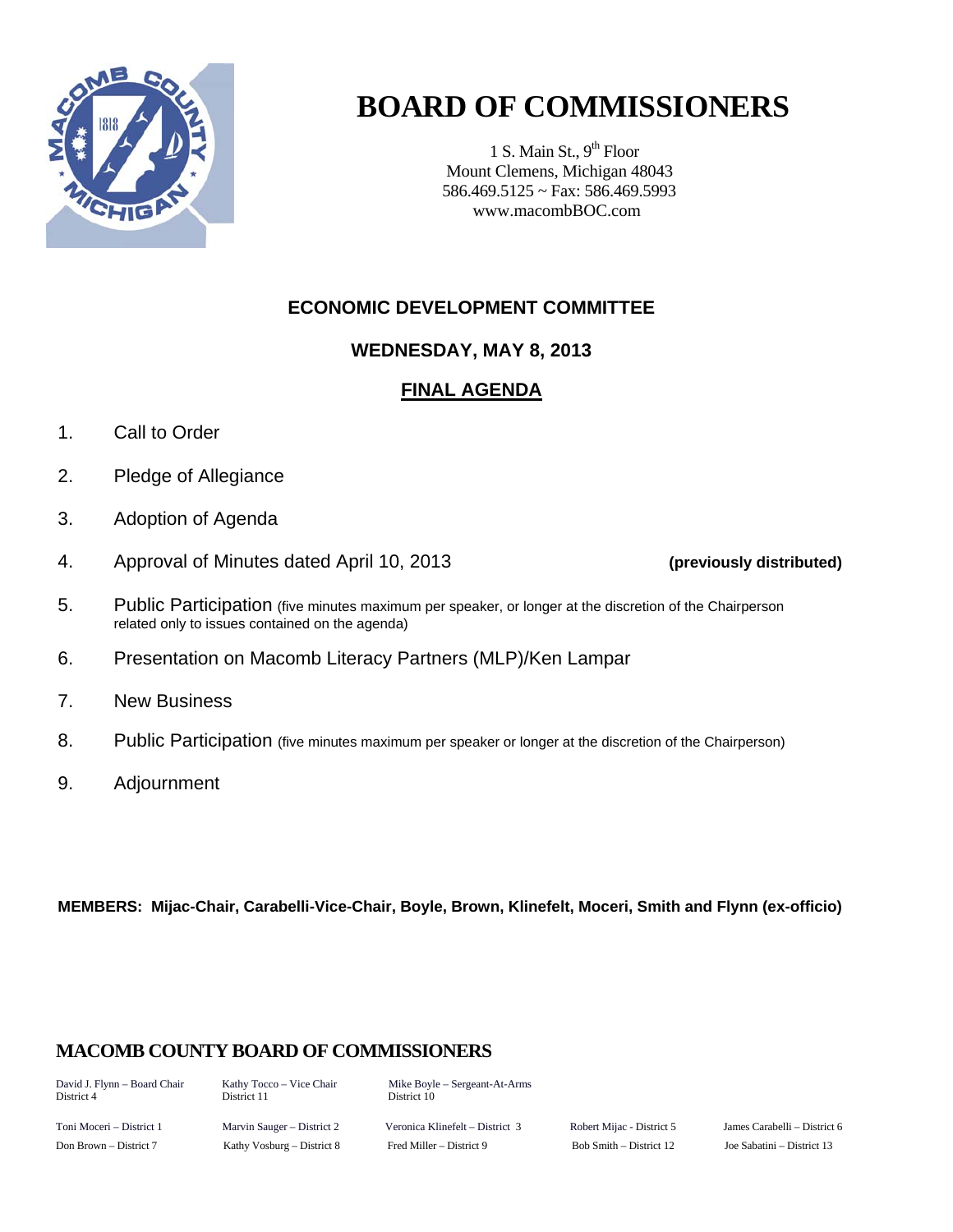(DISTRIBTED 5-8-13)

# Macomb Literacy Partners

Wayne State-Macomb Education Center 16480 Hall Road Clinton Township, MI 48038 (586) 286-2750

www.macombliteracy.org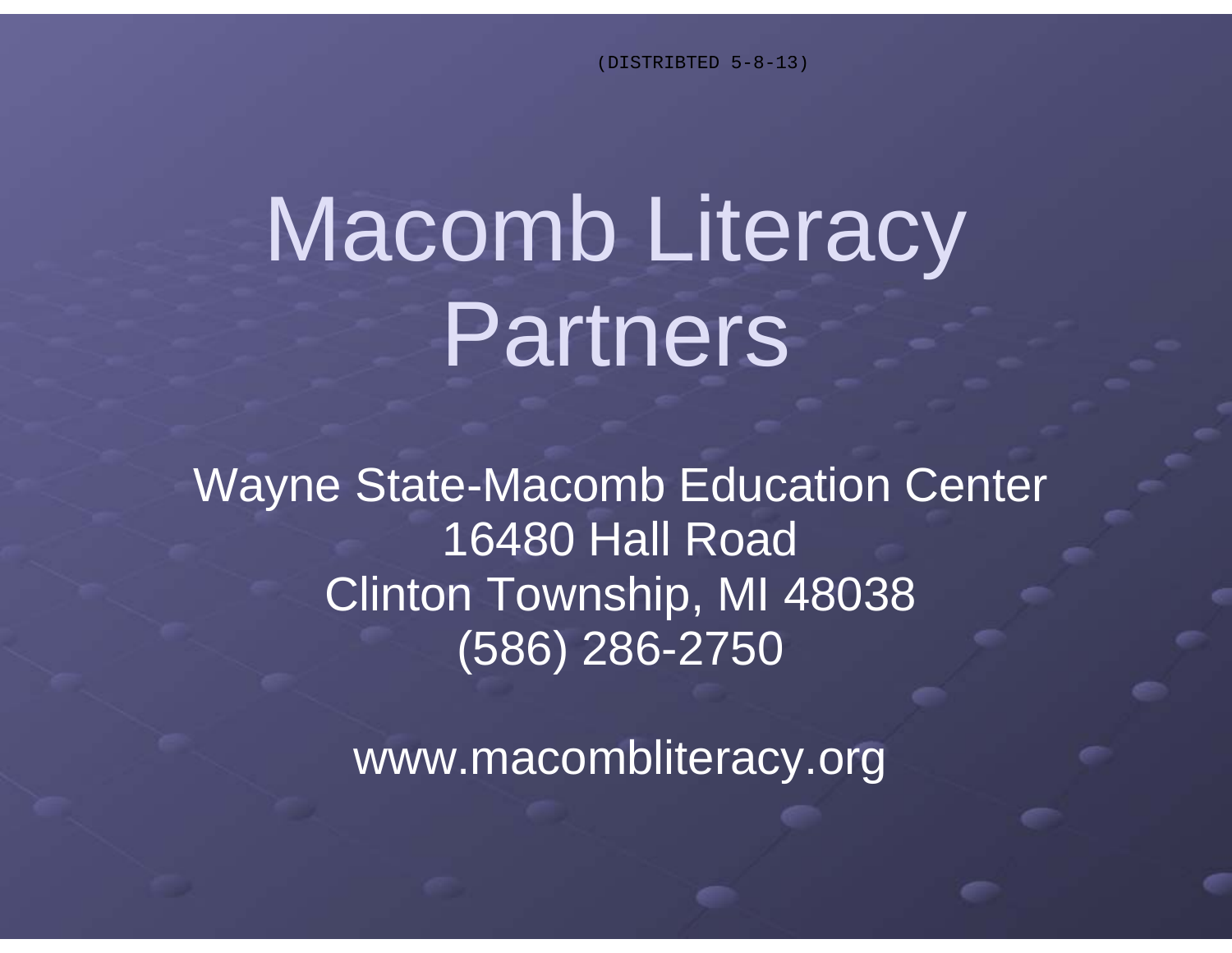# A Brief History

MLP was founded in 1984 by the Suburban Library Cooperative and Utica Community Schools.

Over the past 27 years, over 4,000 people have become better readers, writers and speakers.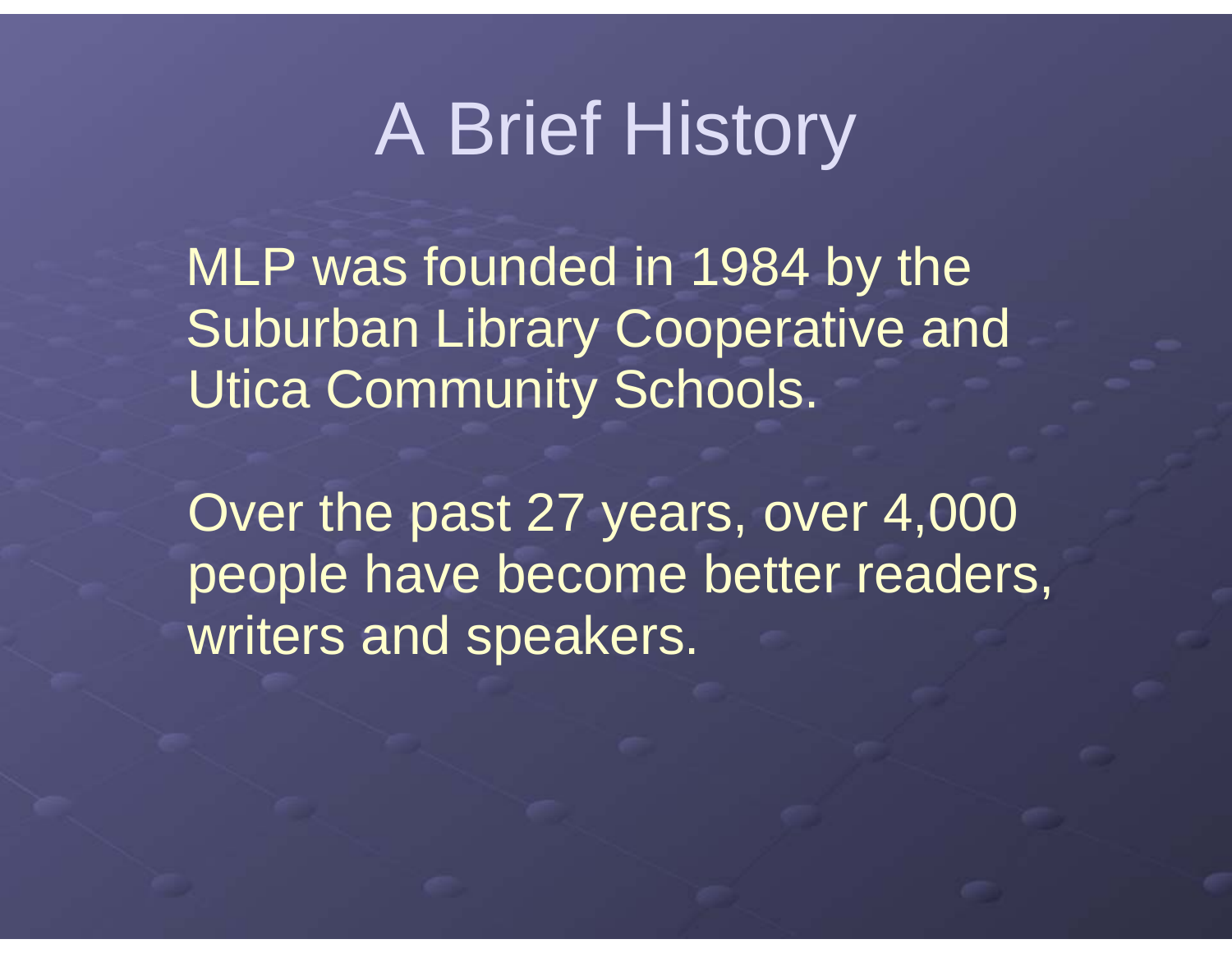# Literacy Statistics

- According to the U.S. Department of Education, about 30 million Americans, one in ten, have below basic English skills.
- Illiteracy costs the United States more than \$225 billion a year in lost productivity.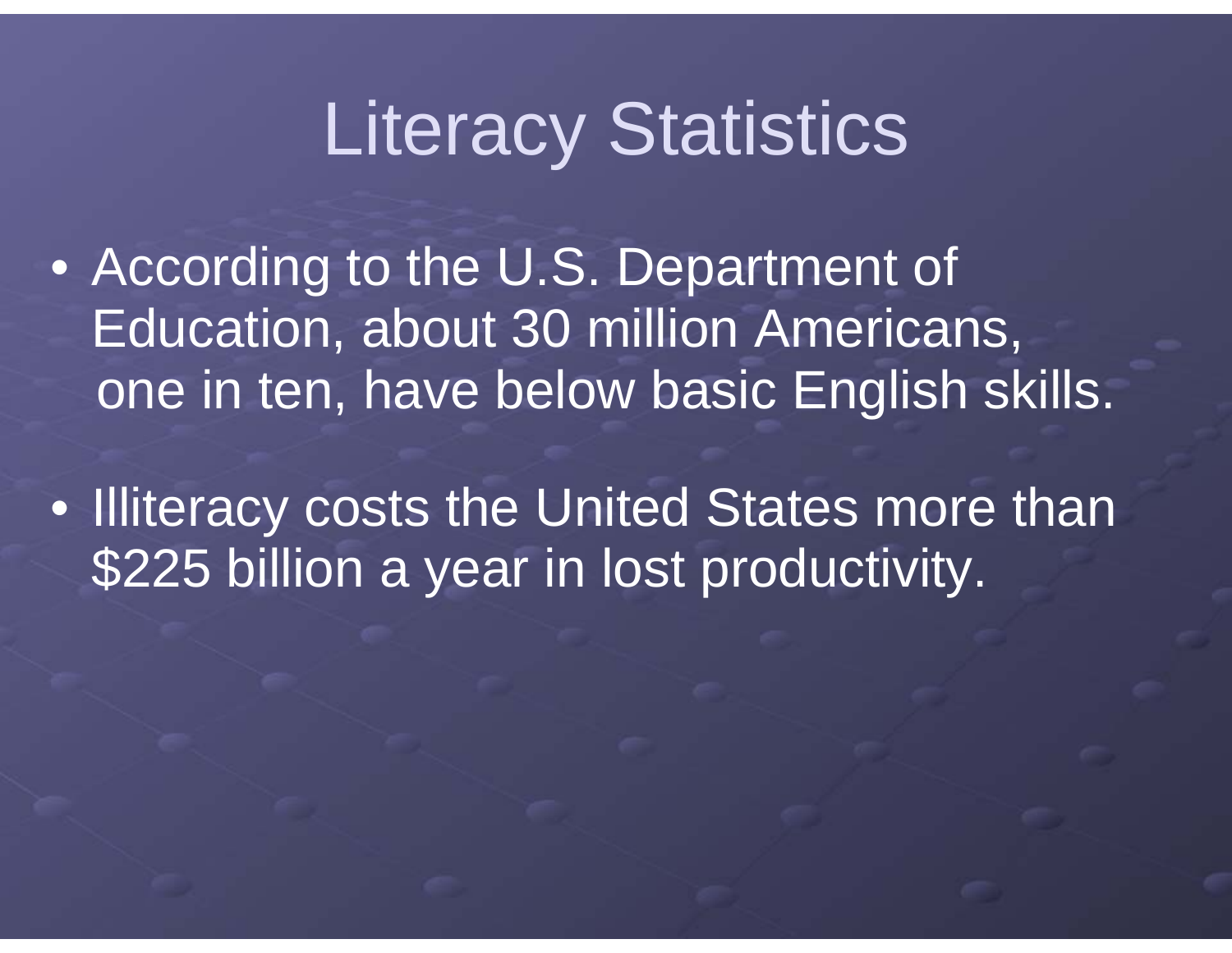# Literacy Statistics Cont'd…

• The most recent national survey indicates that the illiteracy rate in Macomb County is 13%.

• 70,000 - 109,000 people

• Helping low literate adults improve their reading skills has a direct and measurable impact on both the education and quality of life of their children.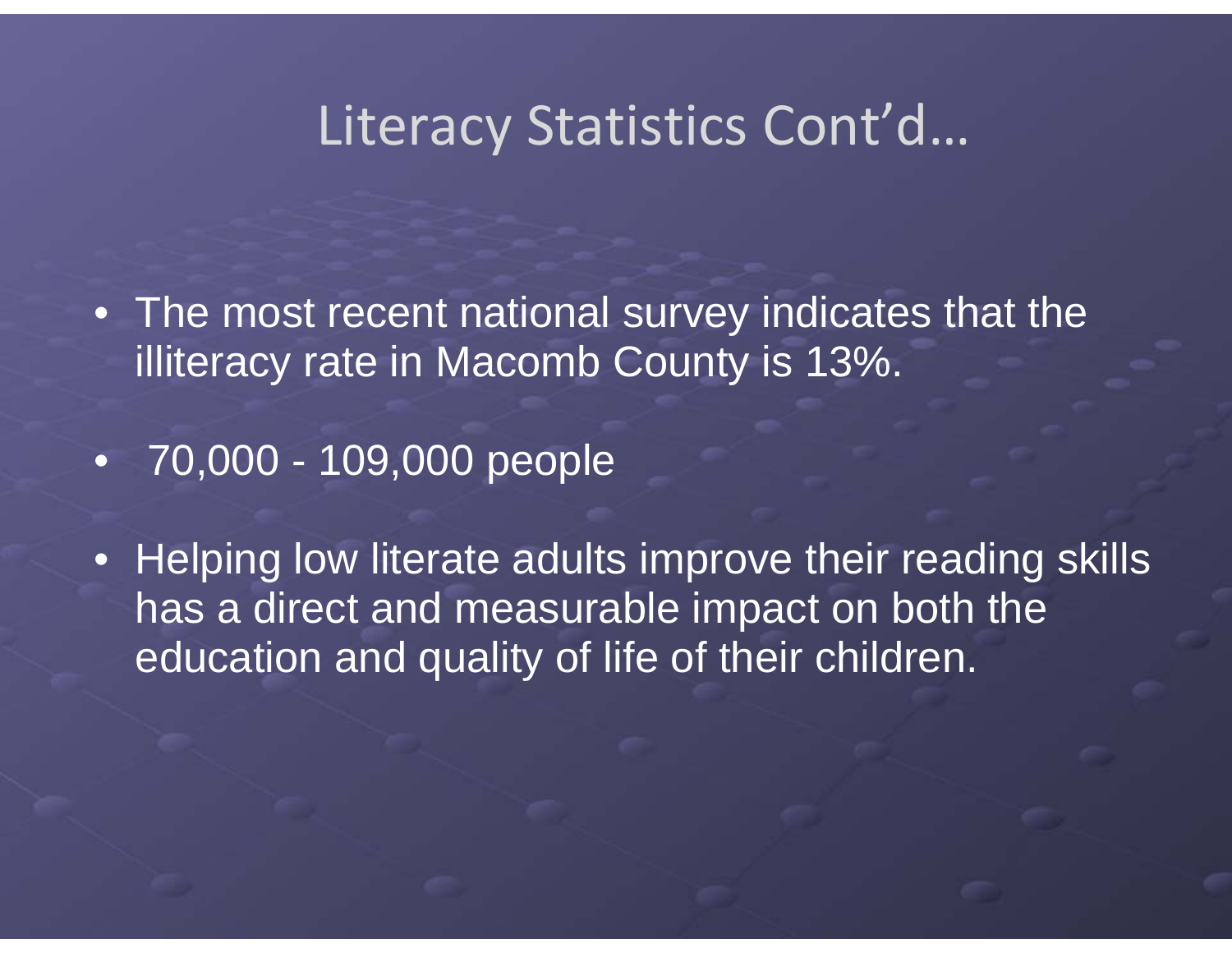# The State of Literacy



• Low literate adults cannot read a doctors instructions, job applications, food labels, textbooks or their children's books.

• **More than 50% of children born to low-literate parents will remain illiterate.**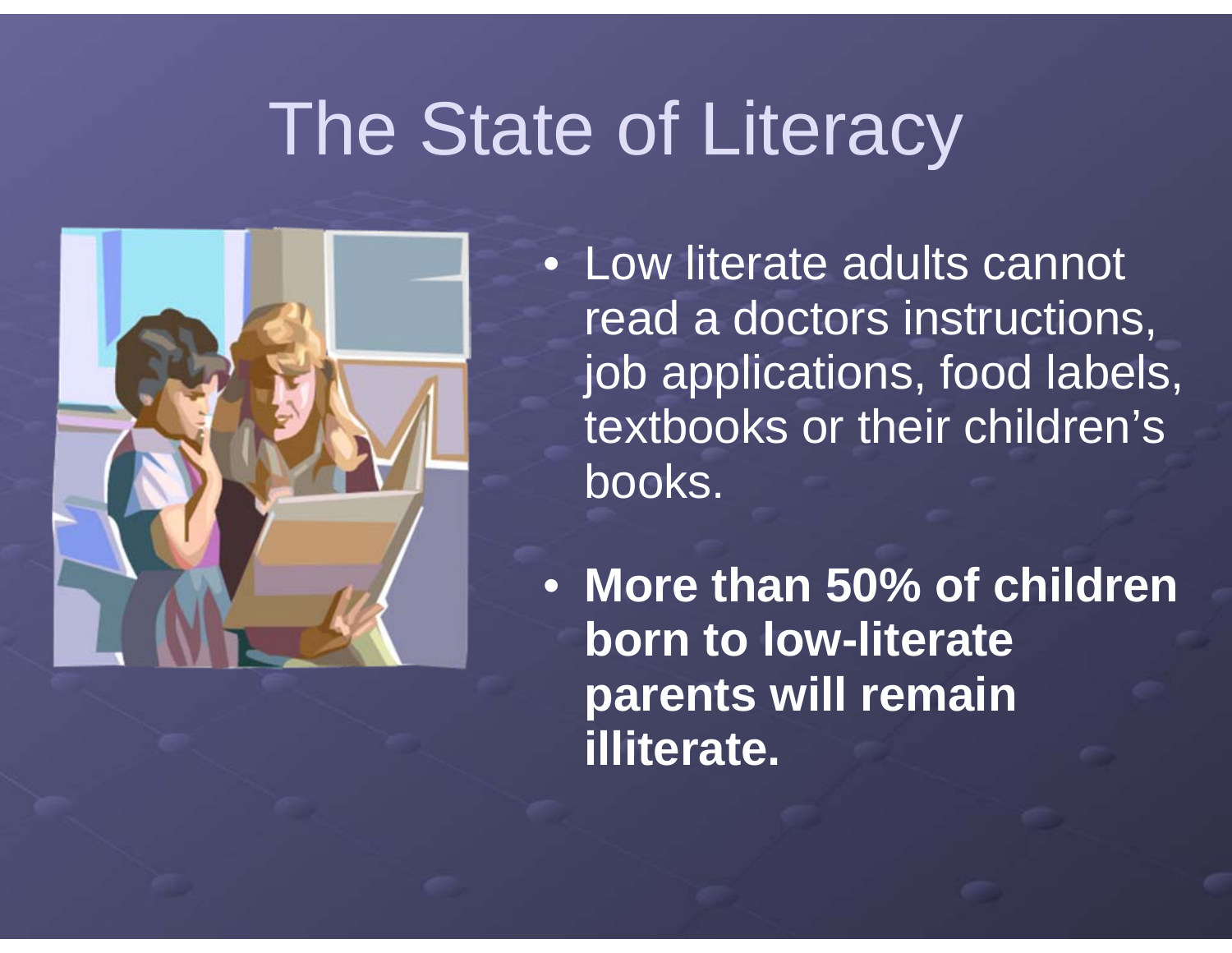# It's Our Mission…

• …to eliminate adult illiteracy in our community by developing programs that promote the advancement of literacy.

• Macomb Literacy Partners (MLP) recruits and trains volunteer adult tutors who meet weekly with adult learners to teach reading, writing, spelling and conversational English at no cost to students.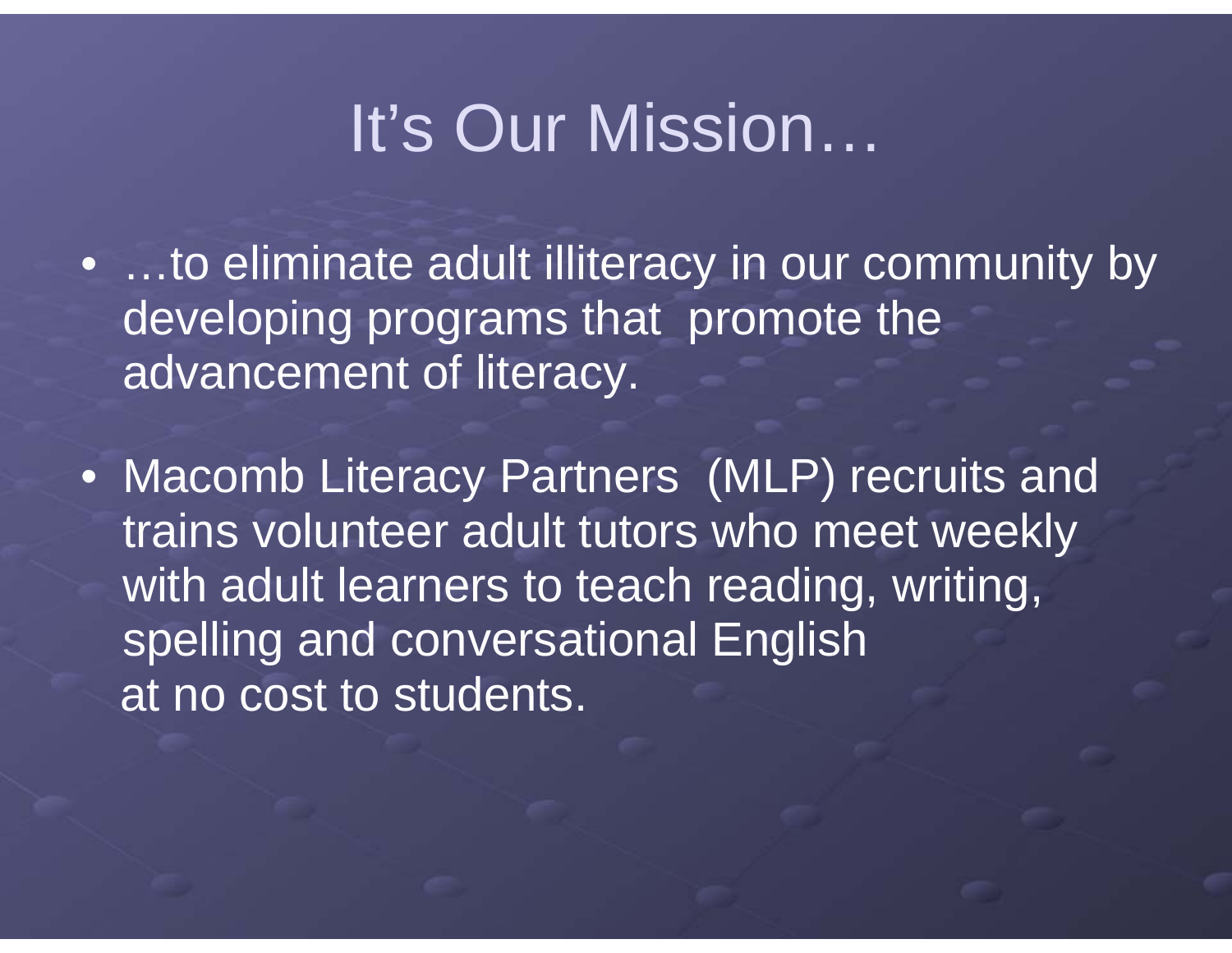# **Read to Me, Rosco!**

• MLP presents "Read to Me, Rosco" programs at community venues throughout Macomb County and distributes thousands of children's books, each year, to encourage family reading and literacy.

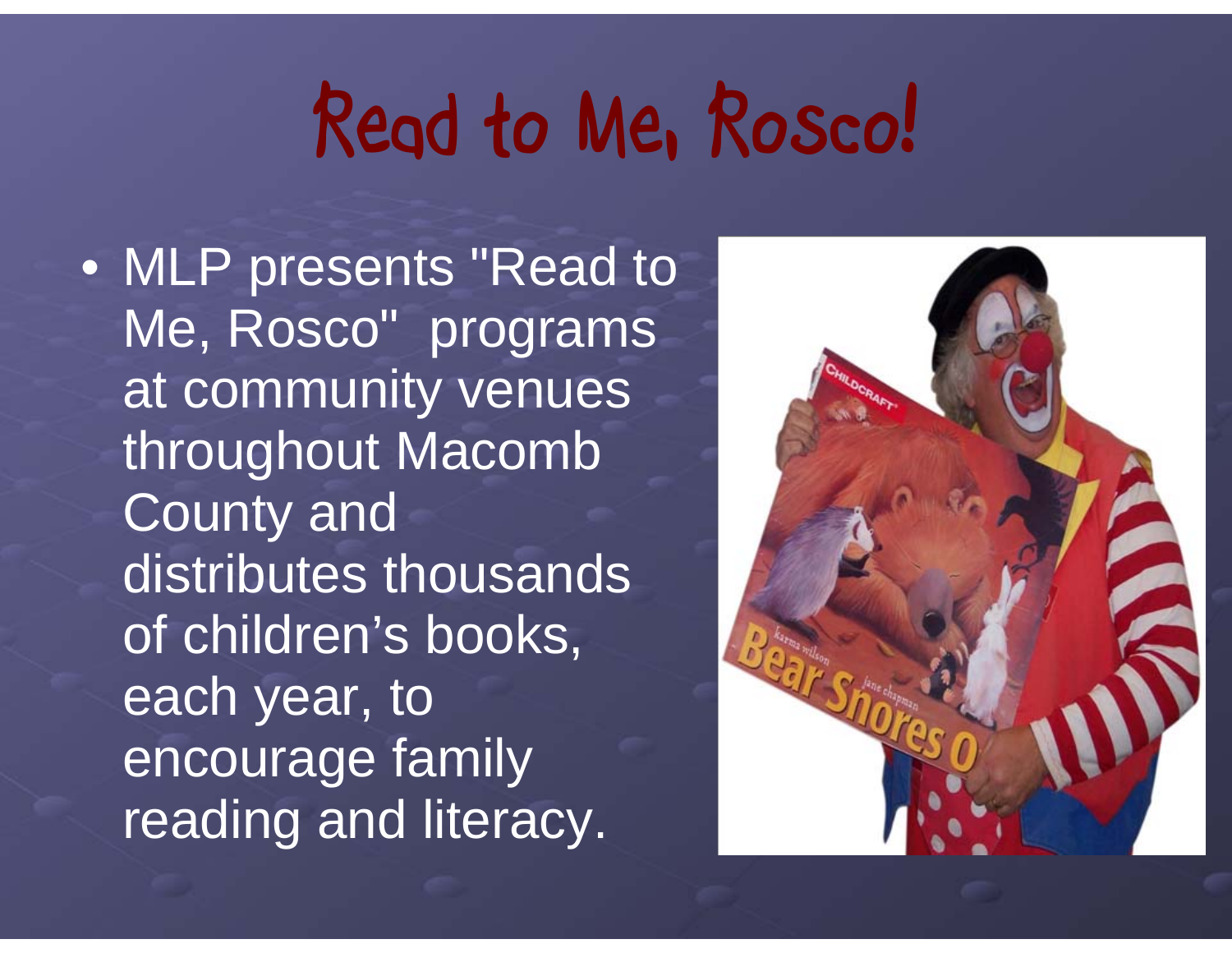# Results

By emphasizing the significance of reading to children and by delivering proven strategies, materials and tutoring services, MLP's "Read to Me, Rosco" program enables families to enjoy reading together and foster family literacy.

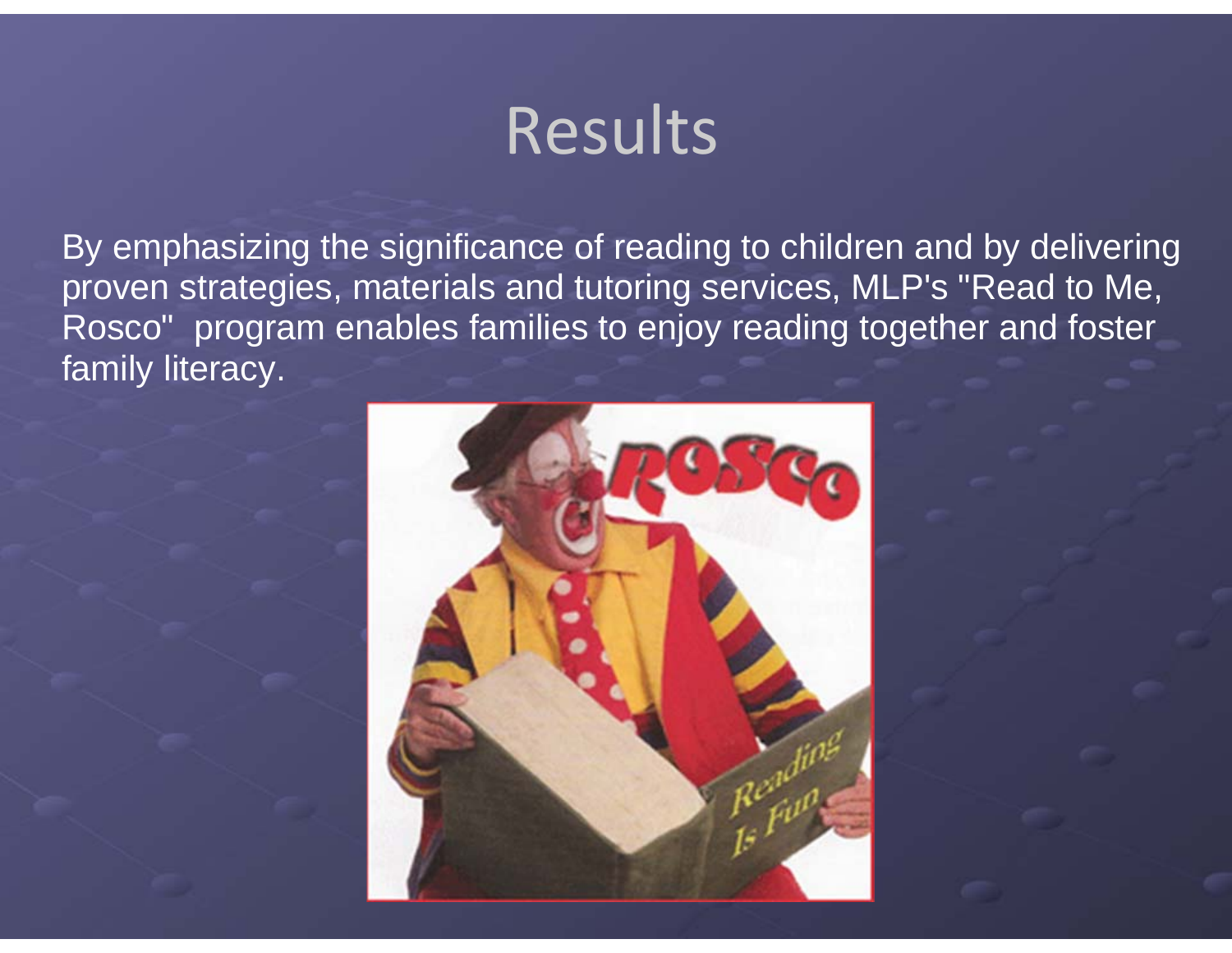# MLP Funding

- MLP's instructional services are free of charge.
- MLP is funded by individual donors, corporate & service club contributions and grants.
- Institutional sponsors who support MLP include:
	- o Wayne State University
	- o Macomb Community College
	- o Macomb Intermediate School District
	- o Utica Community Schools
- Annual Budget -- \$200,000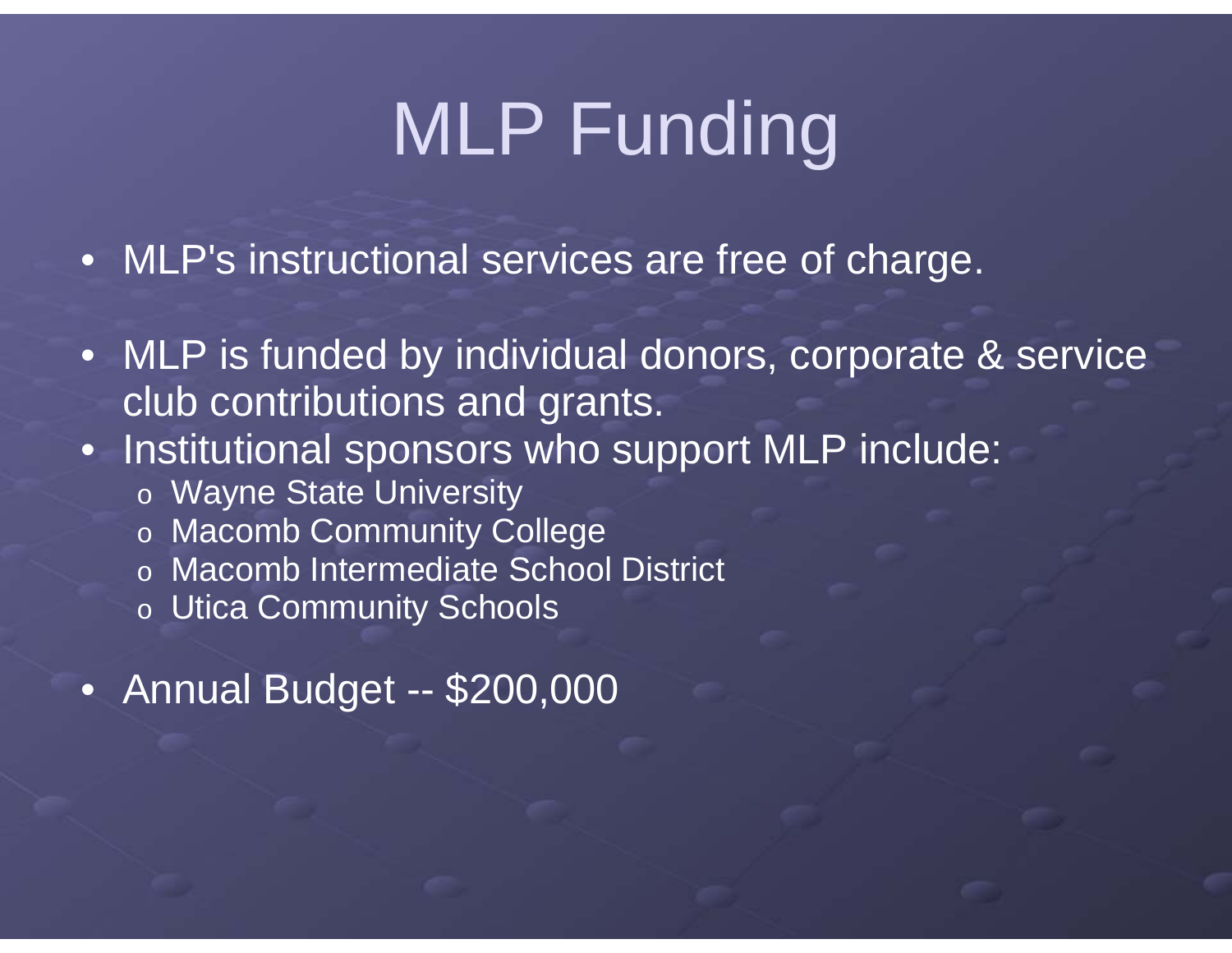Macomb Literacy Partners is a dynamic organization comprised of a small talented staff, dedicated volunteers and friends.

All work together with genuine respect for each other, the needs of the organization and the people it serves.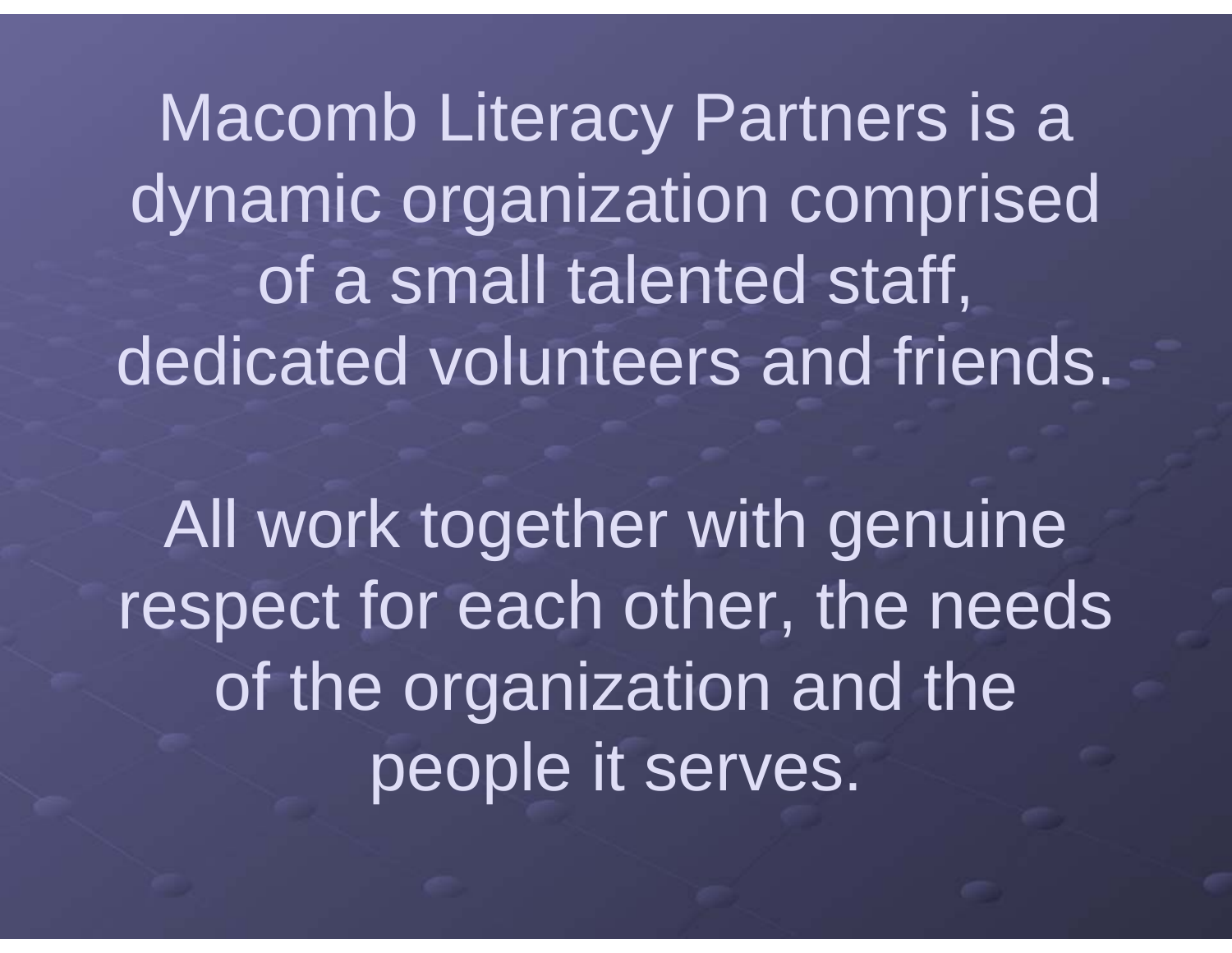Macomb Literacy Partners (MLP) is a 501(c3) non-profit organization with a mission to improve the quality of life for all residents of Macomb County by helping to eliminate adult illiteracy. Our organization has provided free basic literacy tutorial services to adults since 1984! Macomb Literacy Partners provides assistance to adults who seek the opportunityto be informed citizens , supportive and involved parents, viable employees, and lifelong learners. This is made possible with the recruitment, training, and ongoing support of community volunteers.

# **What is MLP dOing to help future generations?**

Macomb Literacy Partners READ TO ME, Rosco! program reaches out to parents and caregivers of young children (ages birth to 8 years), urging them to make reading part of their family's life each day-and if needed, seekreading help themselves. Since initiating READ TO ME, Rosco! and other READ TO ME activities, the number of parents of young children enrolled in Macomb Literacy . Partners adult tutorial program has more than doubled.

# **Macomb Literacy Partners is helping to promote adult literacy. Find out how you can help, too!**





# **Macomb Literacy Partners**

at the Wayne State Macomb Education Center Suite 178 16480 **Hall** Road at Garfield Clinton Township, M148038-1132

phone: 586.286.2750 fax: 586.286.4023 email: read@macombliteracy.org website: www.macombliteracy.org